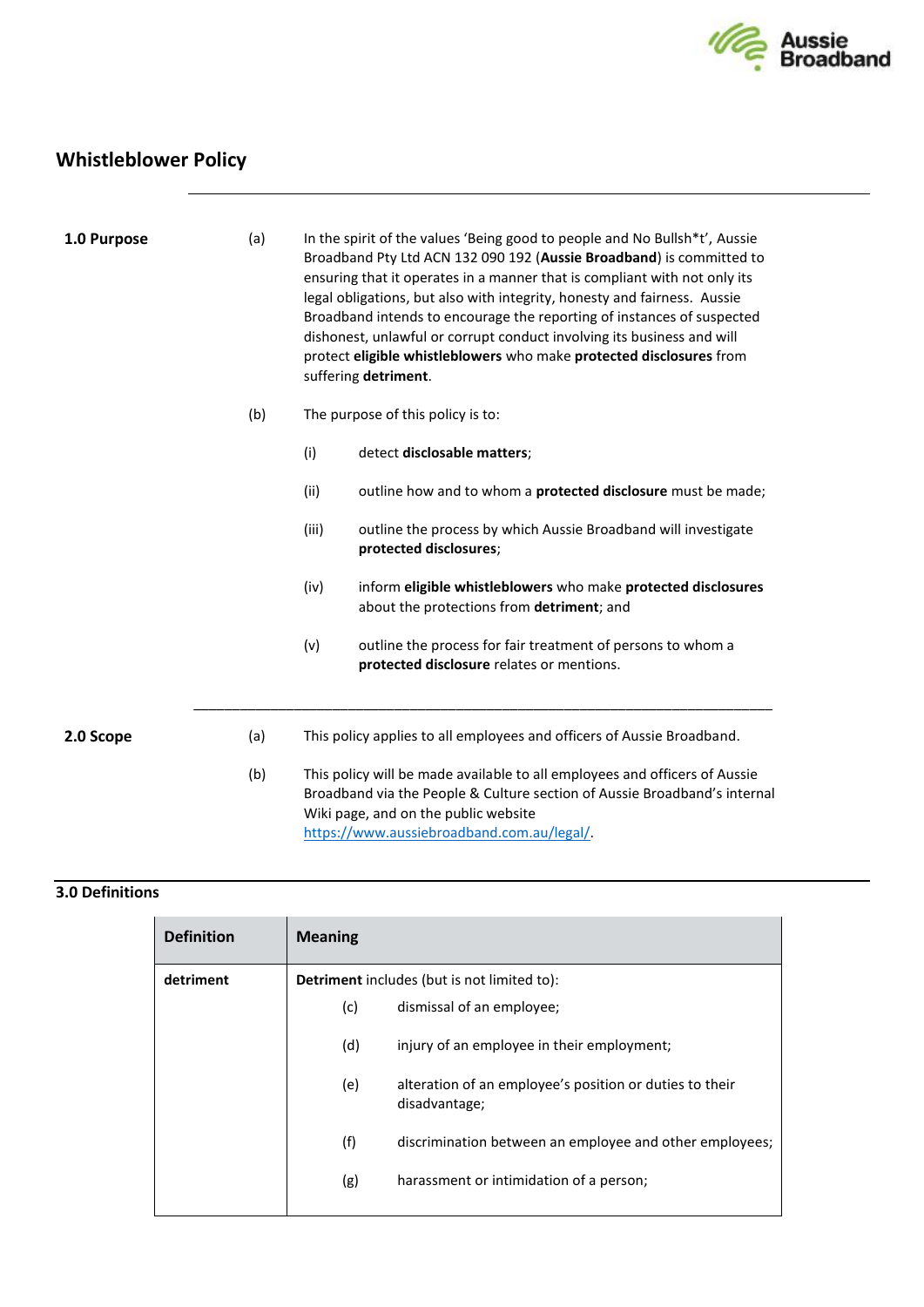

<span id="page-1-0"></span>

| <b>Definition</b> | <b>Meaning</b> |                                                                                                                                                                                                                                                                                                                                                                                                                                                                                                                                                                                                                                                                              |  |
|-------------------|----------------|------------------------------------------------------------------------------------------------------------------------------------------------------------------------------------------------------------------------------------------------------------------------------------------------------------------------------------------------------------------------------------------------------------------------------------------------------------------------------------------------------------------------------------------------------------------------------------------------------------------------------------------------------------------------------|--|
|                   | (h)            | harm or injury to a person, including psychological harm;                                                                                                                                                                                                                                                                                                                                                                                                                                                                                                                                                                                                                    |  |
|                   | (i)            | damage to a person's property;                                                                                                                                                                                                                                                                                                                                                                                                                                                                                                                                                                                                                                               |  |
|                   | (i)            | damage to a person's reputation;                                                                                                                                                                                                                                                                                                                                                                                                                                                                                                                                                                                                                                             |  |
|                   | (k)            | damage to a person's business or financial position; and                                                                                                                                                                                                                                                                                                                                                                                                                                                                                                                                                                                                                     |  |
|                   | (1)            | any other damage to a person.                                                                                                                                                                                                                                                                                                                                                                                                                                                                                                                                                                                                                                                |  |
|                   |                | Actions that do not constitute detriment include (but are not limited to):                                                                                                                                                                                                                                                                                                                                                                                                                                                                                                                                                                                                   |  |
|                   | (a)            | administrative action that is reasonable for the purpose of<br>protecting an eligible whistleblower from detriment; and                                                                                                                                                                                                                                                                                                                                                                                                                                                                                                                                                      |  |
|                   | (b)            | managing an eligible whistleblower's unsatisfactory work<br>performance or conduct.                                                                                                                                                                                                                                                                                                                                                                                                                                                                                                                                                                                          |  |
| disclosable       |                | A disclosure of information by an eligible whistleblower:                                                                                                                                                                                                                                                                                                                                                                                                                                                                                                                                                                                                                    |  |
| matter            | (a)            | where the eligible whistleblower has reasonable grounds<br>to suspect that the information concerns misconduct or an<br>improper state of affairs or circumstances (including but<br>not limited to dishonest conduct, unlawful conduct,<br>corruption or fraud) in relation to Aussie Broadband or a<br>related body corporate of Aussie Broadband; or<br>where the eligible whistleblower has reasonable grounds<br>to suspect that the information indicates that Aussie<br>Broadband, a related body corporate of Aussie Broadband,<br>or an officer or employee of Aussie Broadband or a related<br>body corporate of Aussie Broadband, has engaged in<br>conduct that: |  |
|                   | (b)            |                                                                                                                                                                                                                                                                                                                                                                                                                                                                                                                                                                                                                                                                              |  |
|                   |                | (i)<br>contravenes any provisions of the Corporations Act<br>2001, ASIC Act 2001, Banking Act 1959, Financial<br>Sector (Collection of Data) Act 2001, Insurance Act<br>1973, Life Insurance Act 1995, National Consumer<br>Credit Protection Act 2009, Superannuation<br>Industry (Supervision) Act 1993 or an instrument or<br>regulation made under any of those Acts; or                                                                                                                                                                                                                                                                                                 |  |
|                   |                | (ii)<br>contravenes any other law of the Commonwealth<br>that is punishable by imprisonment for 12 months<br>or more; or                                                                                                                                                                                                                                                                                                                                                                                                                                                                                                                                                     |  |
|                   |                | (iii)<br>represents a danger to the public or the financial<br>system;                                                                                                                                                                                                                                                                                                                                                                                                                                                                                                                                                                                                       |  |
|                   |                | or                                                                                                                                                                                                                                                                                                                                                                                                                                                                                                                                                                                                                                                                           |  |
|                   | (c)            | in relation to a disclosure about affairs of Aussie Broadband<br>or an associate of Aussie Broadband (within the meaning of<br>section 318 of the Income Tax Assessment Act 1936)<br>(associate) relating to any tax imposed by or under, or<br>assessed or collected under, a law administered by the                                                                                                                                                                                                                                                                                                                                                                       |  |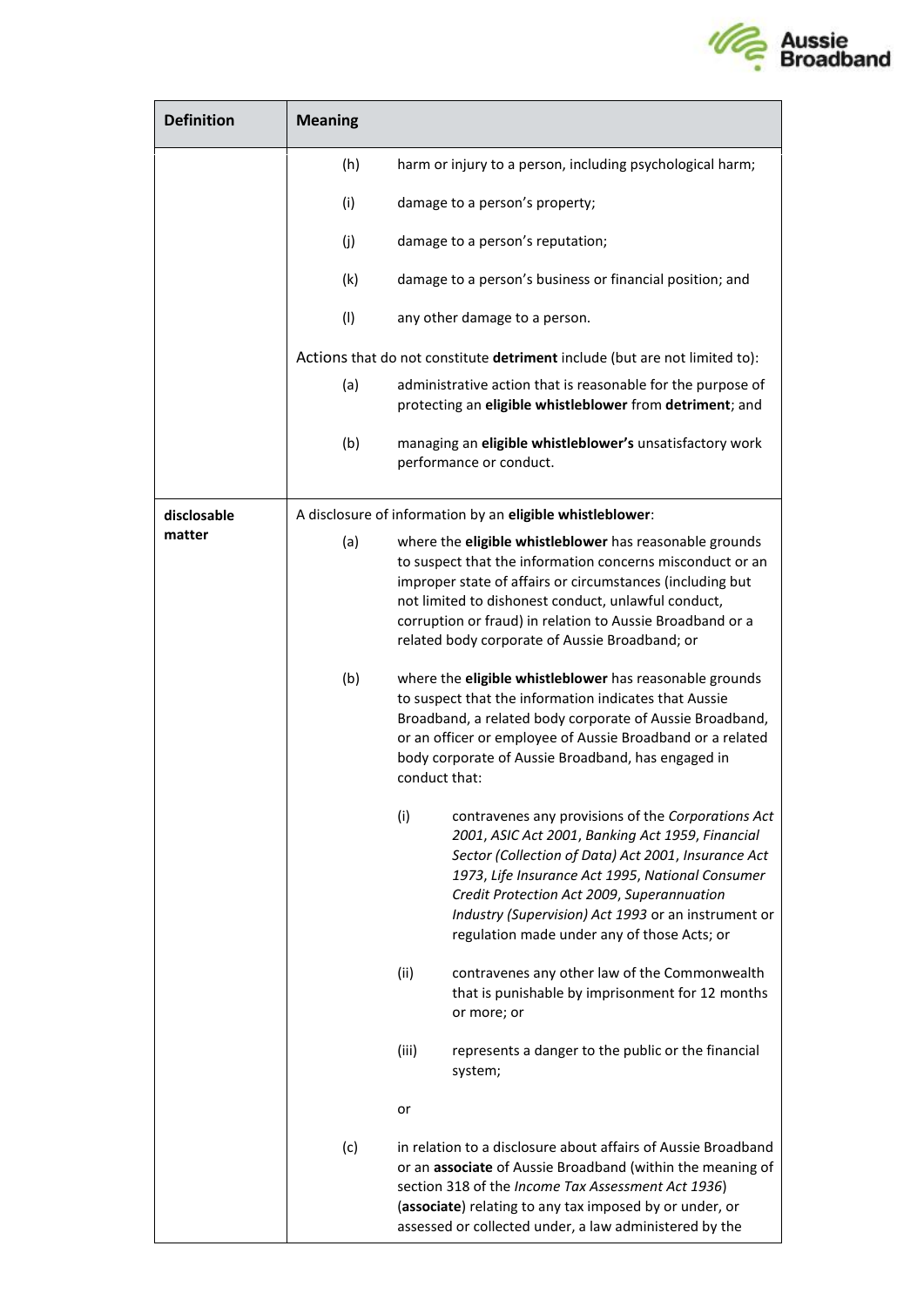

| <b>Definition</b>  | <b>Meaning</b> |                                                                                                                                                                                     |                                                                                                                                                                                                                                                                                                                                      |
|--------------------|----------------|-------------------------------------------------------------------------------------------------------------------------------------------------------------------------------------|--------------------------------------------------------------------------------------------------------------------------------------------------------------------------------------------------------------------------------------------------------------------------------------------------------------------------------------|
|                    |                |                                                                                                                                                                                     | Commissioner of Taxation (tax affairs):                                                                                                                                                                                                                                                                                              |
|                    |                | (i)                                                                                                                                                                                 | that is made to a senior manager, a nominated<br>recipient, a legal practitioner, an auditor, a<br>member of an audit team conducting an audit of<br>Aussie Broadband, a registered tax agent or BAS<br>agent who provides tax agent or BAS services to<br>Aussie Broadband, or a tax employee, where the<br>eligible whistleblower: |
|                    |                |                                                                                                                                                                                     | (A)<br>has reasonable grounds to suspect that<br>the information indicates misconduct, or<br>an improper state of affairs or<br>circumstances, in relation to the tax<br>affairs of Aussie Broadband or an<br>associate; and                                                                                                         |
|                    |                |                                                                                                                                                                                     | (B)<br>considers that the information may assist<br>the eligible recipient to perform functions<br>or duties in relation to the tax affairs of<br>Aussie Broadband or an associate; or                                                                                                                                               |
|                    |                | (ii)                                                                                                                                                                                | that is made to the Commissioner of Taxation,<br>where the eligible whistleblower considers that<br>the information may assist the Commissioner of<br>Taxation to perform their functions or duties in<br>relation to the <b>tax affairs</b> of Aussie Broadband or<br>an associate.                                                 |
| eligible recipient | (a)            | For disclosable matters which do not relate to tax affairs,<br>each of the following is an eligible recipient to whom an<br>eligible whistleblower may make a protected disclosure: |                                                                                                                                                                                                                                                                                                                                      |
|                    |                | (i)                                                                                                                                                                                 | a senior manager;                                                                                                                                                                                                                                                                                                                    |
|                    |                | (ii)                                                                                                                                                                                | a nominated recipient;                                                                                                                                                                                                                                                                                                               |
|                    |                | (iii)                                                                                                                                                                               | an auditor, or a member of an audit team<br>conducting an audit, of Aussie Broadband or a<br>related body corporate of Aussie Broadband;                                                                                                                                                                                             |
|                    |                | (iv)                                                                                                                                                                                | an actuary of Aussie Broadband or of a related<br>body corporate of Aussie Broadband;                                                                                                                                                                                                                                                |
|                    |                | (v)                                                                                                                                                                                 | ASIC, APRA, or another Commonwealth authority;<br>or                                                                                                                                                                                                                                                                                 |
|                    |                | (vi)                                                                                                                                                                                | a legal practitioner.                                                                                                                                                                                                                                                                                                                |
|                    | (b)            |                                                                                                                                                                                     | For disclosable matters which do relate to tax affairs, each<br>of the following is an eligible recipient to whom an eligible<br>whistleblower may make a protected disclosure:                                                                                                                                                      |
|                    |                | (i)                                                                                                                                                                                 | a senior manager;                                                                                                                                                                                                                                                                                                                    |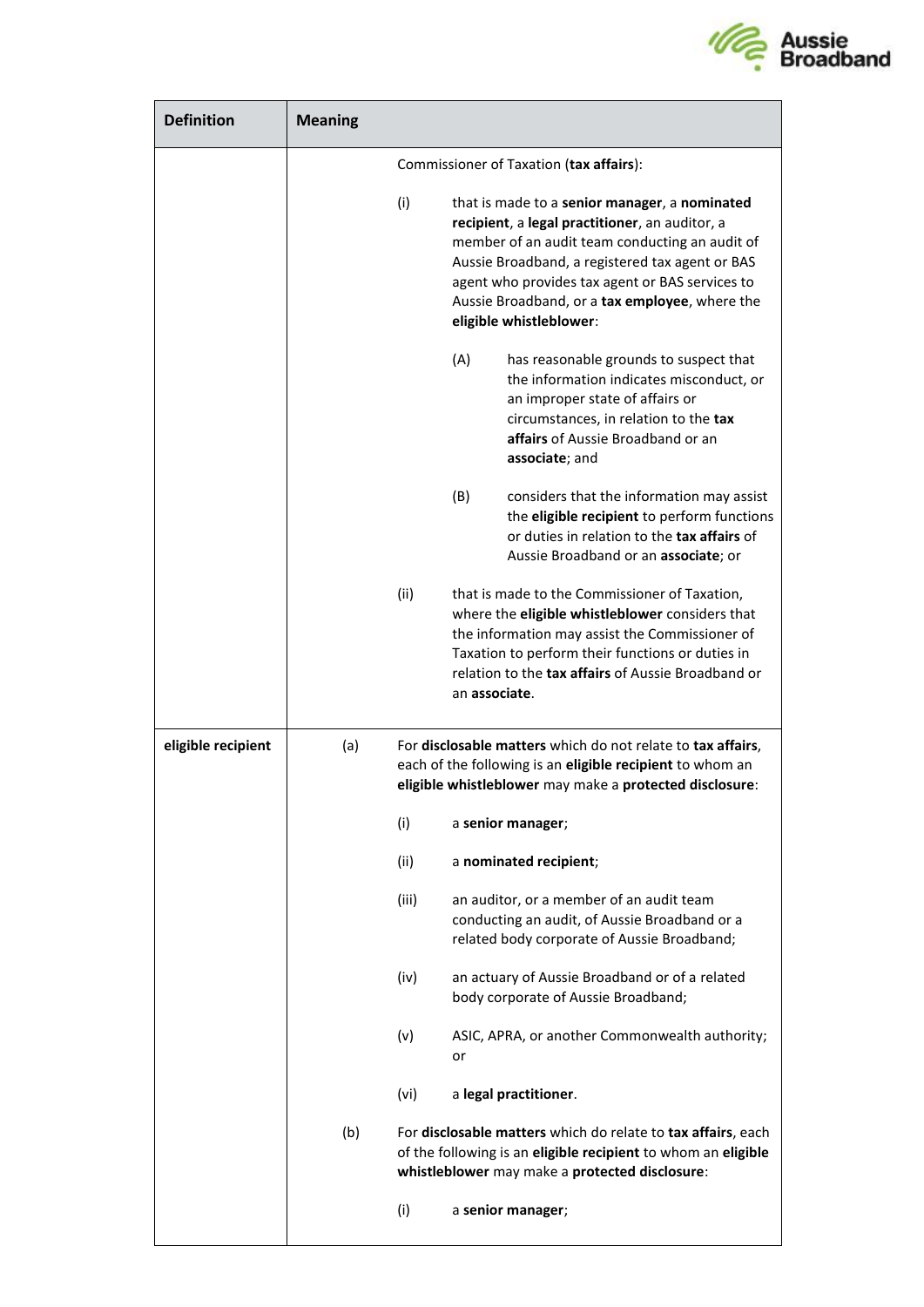

| <b>Definition</b>      | <b>Meaning</b>                                                                                                                                                                                                                                                                                           |                                                                                                                      |                                                                                                                                                                                                                                                                                                                                               |  |
|------------------------|----------------------------------------------------------------------------------------------------------------------------------------------------------------------------------------------------------------------------------------------------------------------------------------------------------|----------------------------------------------------------------------------------------------------------------------|-----------------------------------------------------------------------------------------------------------------------------------------------------------------------------------------------------------------------------------------------------------------------------------------------------------------------------------------------|--|
|                        |                                                                                                                                                                                                                                                                                                          | (ii)                                                                                                                 | a nominated recipient;                                                                                                                                                                                                                                                                                                                        |  |
|                        |                                                                                                                                                                                                                                                                                                          | (iii)                                                                                                                | a legal practitioner;                                                                                                                                                                                                                                                                                                                         |  |
|                        |                                                                                                                                                                                                                                                                                                          | (iv)                                                                                                                 | an auditor, or a member of an audit team<br>conducting an audit, of Aussie Broadband;                                                                                                                                                                                                                                                         |  |
|                        |                                                                                                                                                                                                                                                                                                          | (v)                                                                                                                  | a registered tax agent or BAS agent who provides<br>tax agent or BAS services to Aussie Broadband;                                                                                                                                                                                                                                            |  |
|                        |                                                                                                                                                                                                                                                                                                          | (vi)                                                                                                                 | a tax employee; or                                                                                                                                                                                                                                                                                                                            |  |
|                        |                                                                                                                                                                                                                                                                                                          | (vii)                                                                                                                | where the eligible whistleblower considers that<br>the information may assist the Commissioner of<br>Taxation to perform their functions or duties in<br>relation to Aussie Broadband's tax affairs - the<br>Commissioner of Taxation; or                                                                                                     |  |
|                        | (c)                                                                                                                                                                                                                                                                                                      | basis.                                                                                                               | In respect of nominated recipients, Aussie Broadband, in<br>conjunction with WBS Whistleblowing Services has<br>authorised WBS Whistleblowing Services to receive<br>protected disclosures. WBS is an external, independently<br>operated service that will accept contact by eligible<br>whistleblowers on both a confidential and anonymous |  |
| eligible               |                                                                                                                                                                                                                                                                                                          | If an individual is, or has been:                                                                                    |                                                                                                                                                                                                                                                                                                                                               |  |
| whistleblower          | (a)                                                                                                                                                                                                                                                                                                      |                                                                                                                      | an officer of Aussie Broadband;                                                                                                                                                                                                                                                                                                               |  |
|                        | (b)                                                                                                                                                                                                                                                                                                      |                                                                                                                      | an employee of Aussie Broadband;                                                                                                                                                                                                                                                                                                              |  |
|                        | (c)                                                                                                                                                                                                                                                                                                      | an individual who supplies services or goods to Aussie<br>Broadband;                                                 |                                                                                                                                                                                                                                                                                                                                               |  |
|                        | (d)                                                                                                                                                                                                                                                                                                      | an employee of a person that supplies services or goods to<br>Aussie Broadband (paid or unpaid);                     |                                                                                                                                                                                                                                                                                                                                               |  |
|                        | (e)                                                                                                                                                                                                                                                                                                      | an individual who is an associate of Aussie Broadband<br>(within the meaning of the Corporations Act 2001 (Cth)); or |                                                                                                                                                                                                                                                                                                                                               |  |
|                        | (f)                                                                                                                                                                                                                                                                                                      |                                                                                                                      | a relative, dependant or spouse of an individual referred to<br>in this definition.                                                                                                                                                                                                                                                           |  |
| legal practitioner     | A legal practitioner to whom an eligible whistleblower provides a<br>disclosure of information for the purpose of obtaining legal advice or legal<br>representation in relation to the operation of relevant whistleblower<br>legislation.                                                               |                                                                                                                      |                                                                                                                                                                                                                                                                                                                                               |  |
| nominated<br>recipient | A person or entity authorised by Aussie Broadband to receive protected<br>disclosures, which includes Aussie Broadband's Managing Director, Chief<br>Financial Officer, People & Culture Manager and WBS Whistleblowing<br>Services, which is the whistleblower hotline referred to in the definition of |                                                                                                                      |                                                                                                                                                                                                                                                                                                                                               |  |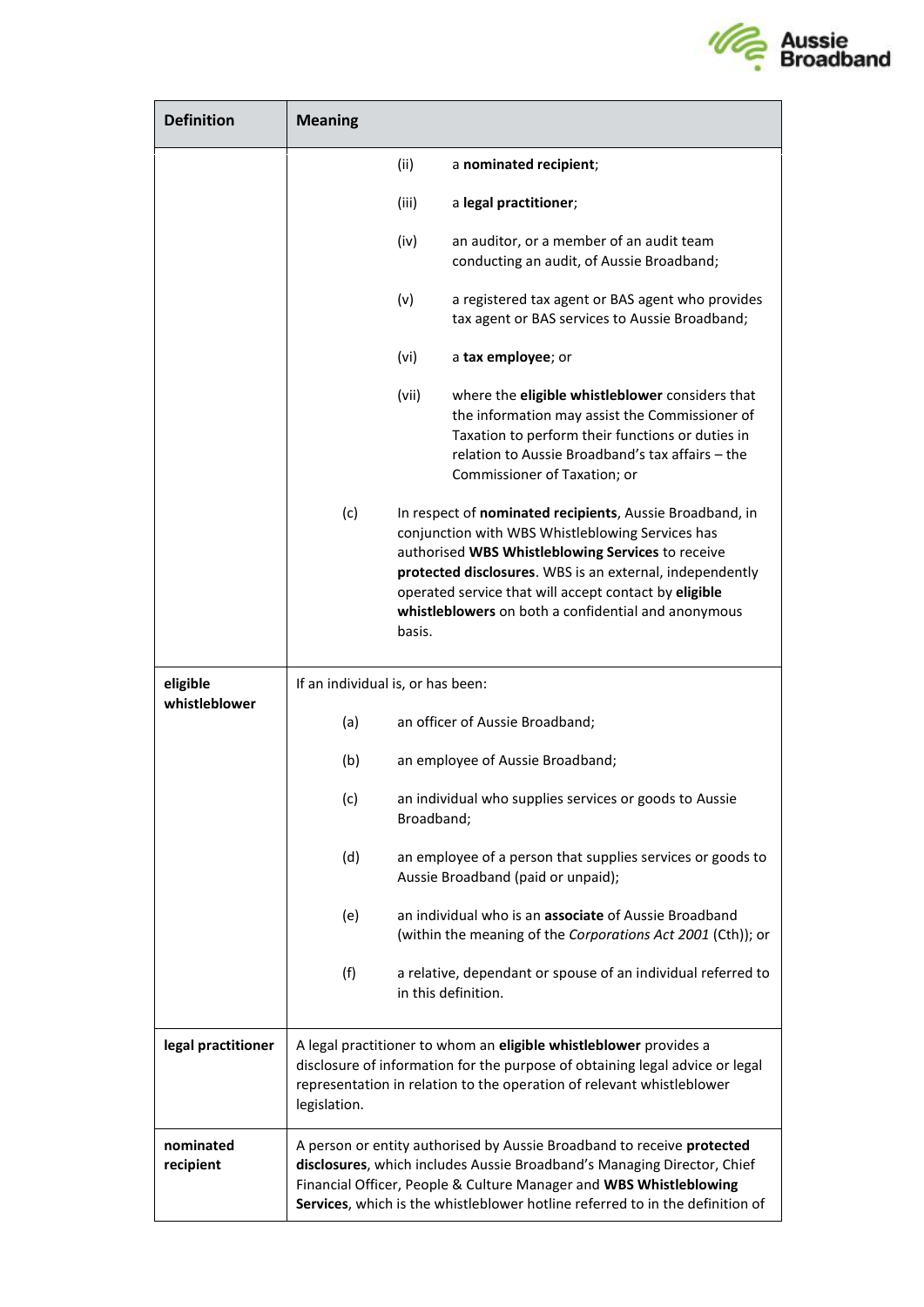

| <b>Definition</b>                  | <b>Meaning</b>                                                       |                                                                                                                                                                                                                            |               |                                                                                                                                                                                                                                                            |  |  |
|------------------------------------|----------------------------------------------------------------------|----------------------------------------------------------------------------------------------------------------------------------------------------------------------------------------------------------------------------|---------------|------------------------------------------------------------------------------------------------------------------------------------------------------------------------------------------------------------------------------------------------------------|--|--|
|                                    | eligible recipient. See below information How to Report a Disclosure |                                                                                                                                                                                                                            |               |                                                                                                                                                                                                                                                            |  |  |
| personal work<br>related grievance | In relation to an eligible whistleblower they:                       |                                                                                                                                                                                                                            |               |                                                                                                                                                                                                                                                            |  |  |
|                                    | (a)                                                                  | are not disclosable matters, and are therefore not<br>protected disclosures, except to the extent that they<br>concern detriment to the eligible whistleblower in<br>contravention, or alleged contravention, of clause 0; |               |                                                                                                                                                                                                                                                            |  |  |
|                                    | (b)                                                                  | arise where the information disclosed:                                                                                                                                                                                     |               |                                                                                                                                                                                                                                                            |  |  |
|                                    |                                                                      | (i)                                                                                                                                                                                                                        | limited to:   | concerns a grievance about any matter in relation<br>to the eligible whistleblower's employment, or<br>former employment, having (or tending to have)<br>implications for the eligible whistleblower<br>personally. For example, this includes, but is not |  |  |
|                                    |                                                                      |                                                                                                                                                                                                                            | (A)           | interpersonal conflicts;                                                                                                                                                                                                                                   |  |  |
|                                    |                                                                      |                                                                                                                                                                                                                            | (B)           | decisions relating to the engagement,<br>transfer or promotion of the eligible<br>whistleblower;                                                                                                                                                           |  |  |
|                                    |                                                                      |                                                                                                                                                                                                                            | (C)           | decisions relating to the terms and<br>conditions of the eligible whistleblower's<br>engagement;                                                                                                                                                           |  |  |
|                                    |                                                                      |                                                                                                                                                                                                                            | (D)           | decisions to suspend, discipline or dismiss<br>the eligible whistleblower; or                                                                                                                                                                              |  |  |
|                                    |                                                                      |                                                                                                                                                                                                                            | (E)           | conduct (or alleged conduct) in respect of<br>workplace bulling, harassment, sexual<br>harassment or discrimination;                                                                                                                                       |  |  |
|                                    |                                                                      |                                                                                                                                                                                                                            | and does not: |                                                                                                                                                                                                                                                            |  |  |
|                                    |                                                                      | (ii)                                                                                                                                                                                                                       |               | have significant implications for Aussie Broadband<br>(or another organisation regulated by<br>whistleblower protection laws) that are unrelated<br>to the eligible whistleblower; and                                                                     |  |  |
|                                    |                                                                      | (iii)                                                                                                                                                                                                                      | matter; and   | relate to conduct (or alleged conduct) set out in<br>paragraph 1.1(b) of the definition of disclosable                                                                                                                                                     |  |  |
|                                    | (c)                                                                  |                                                                                                                                                                                                                            |               | may be more appropriately dealt with under the other<br>policies in the People & Culture section of Aussie<br>Broadband's internal Wiki page.                                                                                                              |  |  |
| protected                          |                                                                      |                                                                                                                                                                                                                            |               | A disclosure of information by an individual in circumstances where:                                                                                                                                                                                       |  |  |
| disclosure                         | (a)                                                                  | the discloser is an eligible whistleblower; and                                                                                                                                                                            |               |                                                                                                                                                                                                                                                            |  |  |
|                                    | (b)                                                                  |                                                                                                                                                                                                                            |               | the disclosure is made to an eligible recipient (which could                                                                                                                                                                                               |  |  |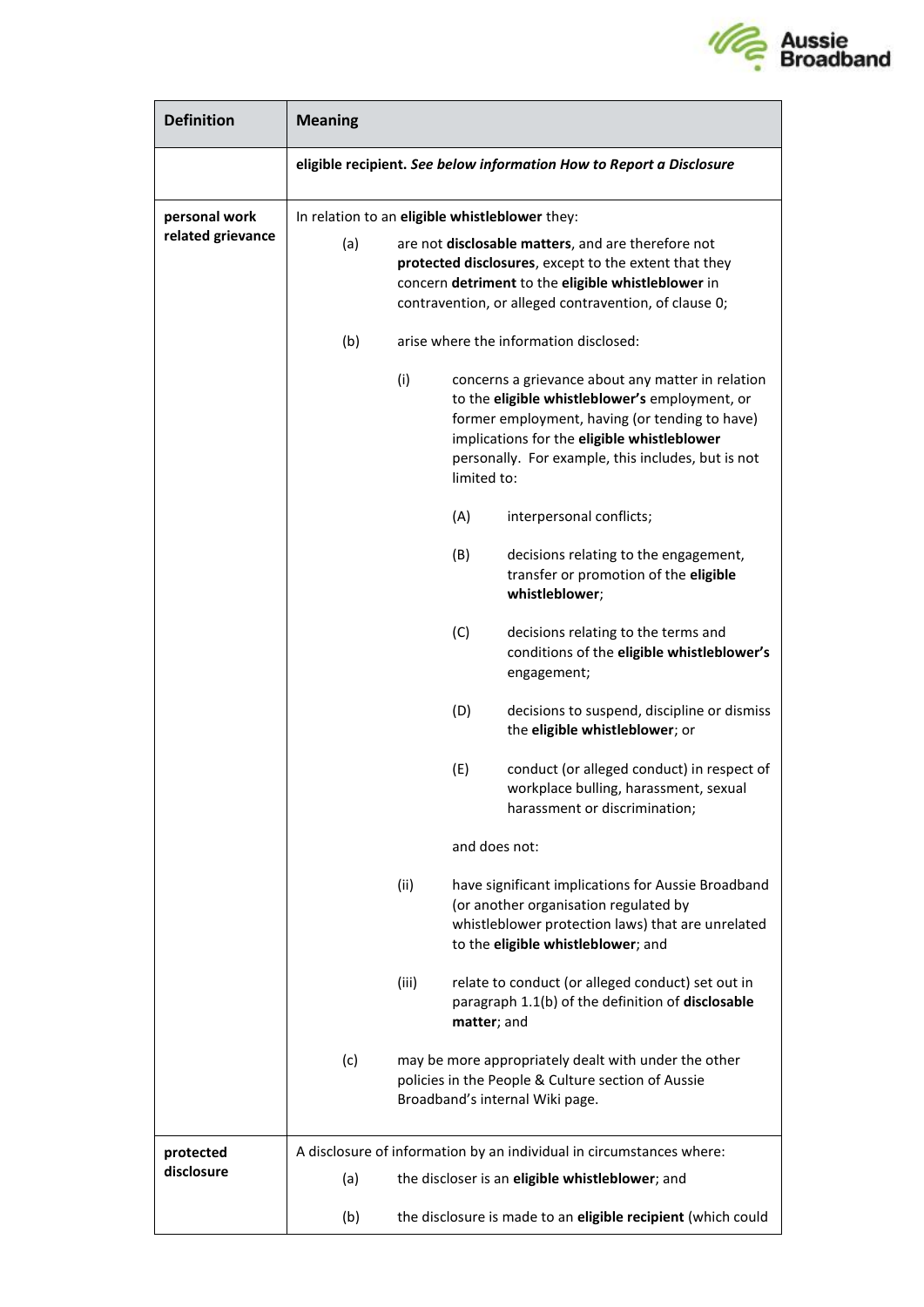

| <b>Definition</b>         | <b>Meaning</b>                                                                                                                                                                                                                                                                                                                                    |  |  |  |
|---------------------------|---------------------------------------------------------------------------------------------------------------------------------------------------------------------------------------------------------------------------------------------------------------------------------------------------------------------------------------------------|--|--|--|
|                           | be done orally or in writing); and                                                                                                                                                                                                                                                                                                                |  |  |  |
|                           | the disclosure is of a <b>disclosable matter</b> .<br>(c)                                                                                                                                                                                                                                                                                         |  |  |  |
| senior manager            | Includes Aussie Broadband's directors, company secretary, Managing<br>Director, Chief Technology Officer and Chief Financial Officer, or an officer<br>of Aussie Broadband or of a related body corporate of Aussie Broadband.<br>Up to date contact details for those individuals are set out on Aussie<br>Broadband's internal staff directory. |  |  |  |
| tax employee              | An employee or officer of Aussie Broadband who has functions or duties<br>that relate to the <b>tax affairs</b> of Aussie Broadband.                                                                                                                                                                                                              |  |  |  |
| whistleblowing<br>officer | An individual occupying one of the following positions with Aussie<br>Broadband:                                                                                                                                                                                                                                                                  |  |  |  |
|                           | (a)<br>People & Culture Manager;                                                                                                                                                                                                                                                                                                                  |  |  |  |
|                           | (b)<br>Chief Financial Officer; or                                                                                                                                                                                                                                                                                                                |  |  |  |
|                           | (c)<br>Managing Director.                                                                                                                                                                                                                                                                                                                         |  |  |  |

**How to Report a Disclosure** (WBS Whistleblowing Services) **4.0 Protections for eligible whistleblowers who make protected disclosures** To make an **Online** report please click on the following link: <https://www.whistleblowingservice.com.au/aussie-broadband/> and then click on the **'Make a Report'** button on the website. You will be redirected to the new page where you need to enter **'AUSSIE2020'** in the **'Unique Key'** field. Click on 'next' and follow the prompt. You will then be asked for will then ask you for your **"Client Reference Number"** that is **"dgyff234".** To make a phone report please call the following number: Australia – **1300 687 927** between 8am – 5pm, Monday - Friday. You will be asked to supply the same information to validate your report. When asked for **the "Unique Key"** please state **'AUSSIE2020'** to the support person. The support person will then ask you for your **"Client Reference Number"** that is **"dgyff234". \_\_\_\_\_\_\_\_\_\_\_\_\_\_\_\_\_\_\_\_\_\_\_\_\_\_\_\_\_\_\_\_\_\_\_\_\_\_\_\_\_\_\_\_\_\_\_\_\_\_\_\_\_\_\_\_\_\_\_\_\_\_\_\_\_\_\_ 4.1 Protection of identity** (a) An **eligible whistleblower** who makes a **protected disclosure** is not required to identify themselves to Aussie Broadband or anyone else in order to be protected under this policy or the law. (b) An **eligible whistleblower** can: (i) choose to remain anonymous while making a **protected disclosure**, over the course of an investigation, and after the investigation is finalised; and (ii) refuse to answer questions that they feel could reveal their identity at any time.

\_\_\_\_\_\_\_\_\_\_\_\_\_\_\_\_\_\_\_\_\_\_\_\_\_\_\_\_\_\_\_\_\_\_\_\_\_\_\_\_\_\_\_\_\_\_\_\_\_\_\_\_\_\_\_\_\_\_\_\_\_\_\_\_\_\_\_\_\_\_\_\_\_\_\_\_\_\_\_\_\_\_\_\_\_\_\_\_\_\_\_\_\_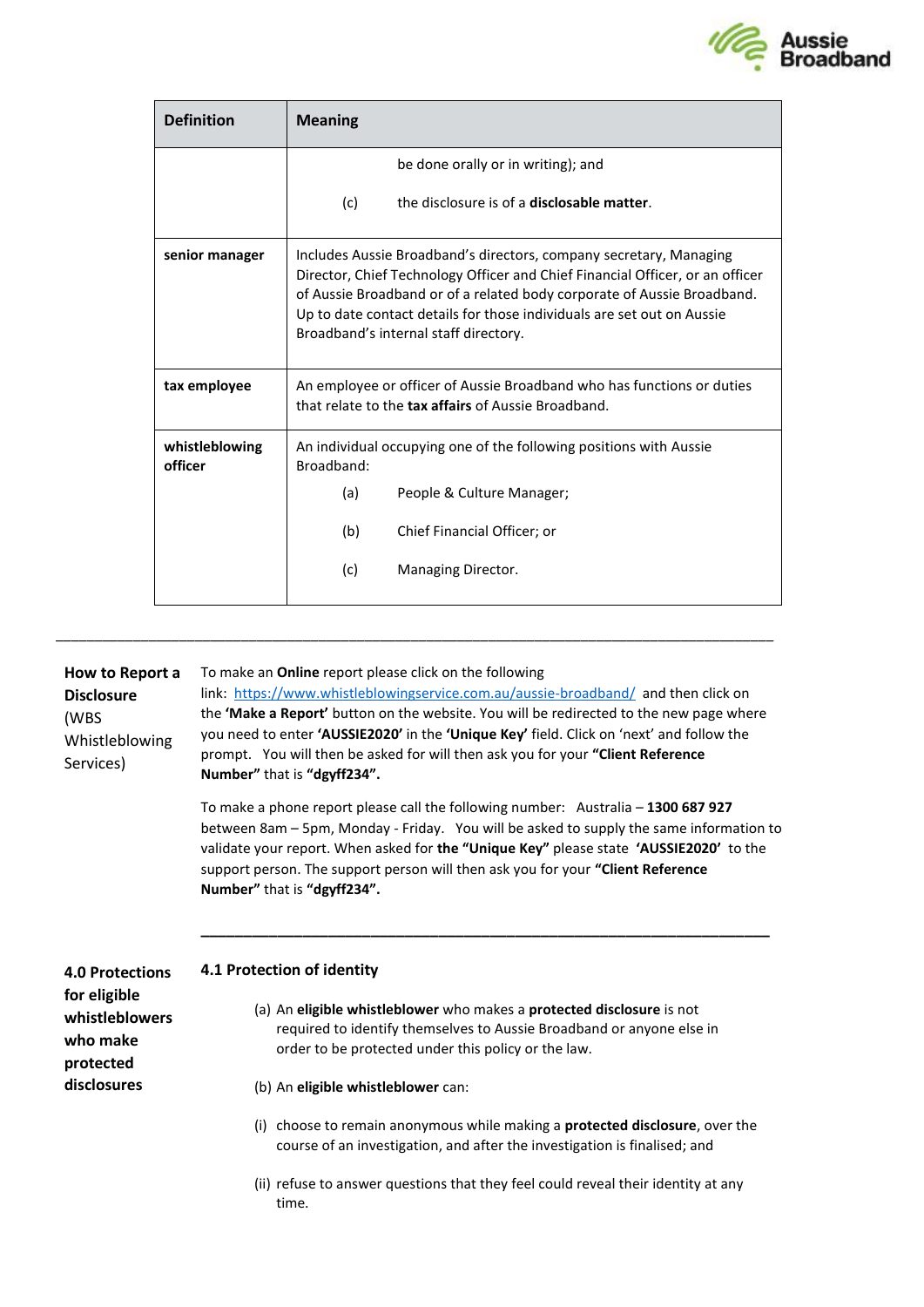

- (c) If a person obtains information as a result of a **protected disclosure** that identifies or is likely to identify the **eligible whistleblower**, that person must not disclose that information to any person except:
- (i) with the **eligible whistleblower's** consent; or
- (ii) to a **legal practitioner** for the purpose of obtaining legal advice or legal representation in relation to the operation of relevant whistleblower protection legislation; or
- (iii) to ASIC, APRA or the AFP; or
- (iv)if the **protected disclosure** relates to **tax affairs** to the Commissioner of Taxation; or
- (v) to any government authority for the purpose of assisting the authority in the performance of its functions or duties, as long as it has also been disclosed to ASIC, APRA or the AFP (or, if the **protected disclosure** relates to **tax affairs**, the Commissioner of Taxation).
- (d) However, a person may disclose information (other than the actual identity of the **eligible whistleblower**) if reasonably necessary for the purposes of investigating a matter that is relevant to the **protected disclosure** and if the person takes all reasonable steps to reduce the risk that the **eligible whistleblower** will be identified as a result.
- (e) Aussie Broadband will put in place measures including but not limited to the following to maintain confidentiality and to protect the identity of an **eligible whistleblower**:
- (i) the **eligible whistleblower** will be referred to in a gender-neutral context;
- (ii) personal information of the **eligible whistleblower** will be redacted from any relevant documents;
- (iii) all paper, electronic or other materials relating to a **protected disclosure** will be stored securely; and
- (iv) access to information relating to a **protected disclosure** will, where appropriate, be limited to individuals involved in managing and investigating the disclosure.

#### **4.2 Protection from certain liability**

- (a) An **eligible whistleblower** will not be subject to any civil, criminal or administrative liability for making a **protected disclosure**.
- (b) However, this does not prevent an **eligible whistleblower** from being subject to any civil, criminal or administrative liability for conduct of the **eligible whistleblower** that is revealed by the **protected disclosure**.
- (c) Aussie Broadband will not exercise any contractual right, or seek any contractual remedy, against an **eligible whistleblower** on the basis that the **eligible whistleblower** made the **protected disclosure**, including termination of contract.
- (d) If the **protected disclosure** is made to the Commissioner of Taxation, or is a **public interest disclosure** or an **emergency disclosure**, the information contained in the **protected disclosure** is not admissible in evidence against the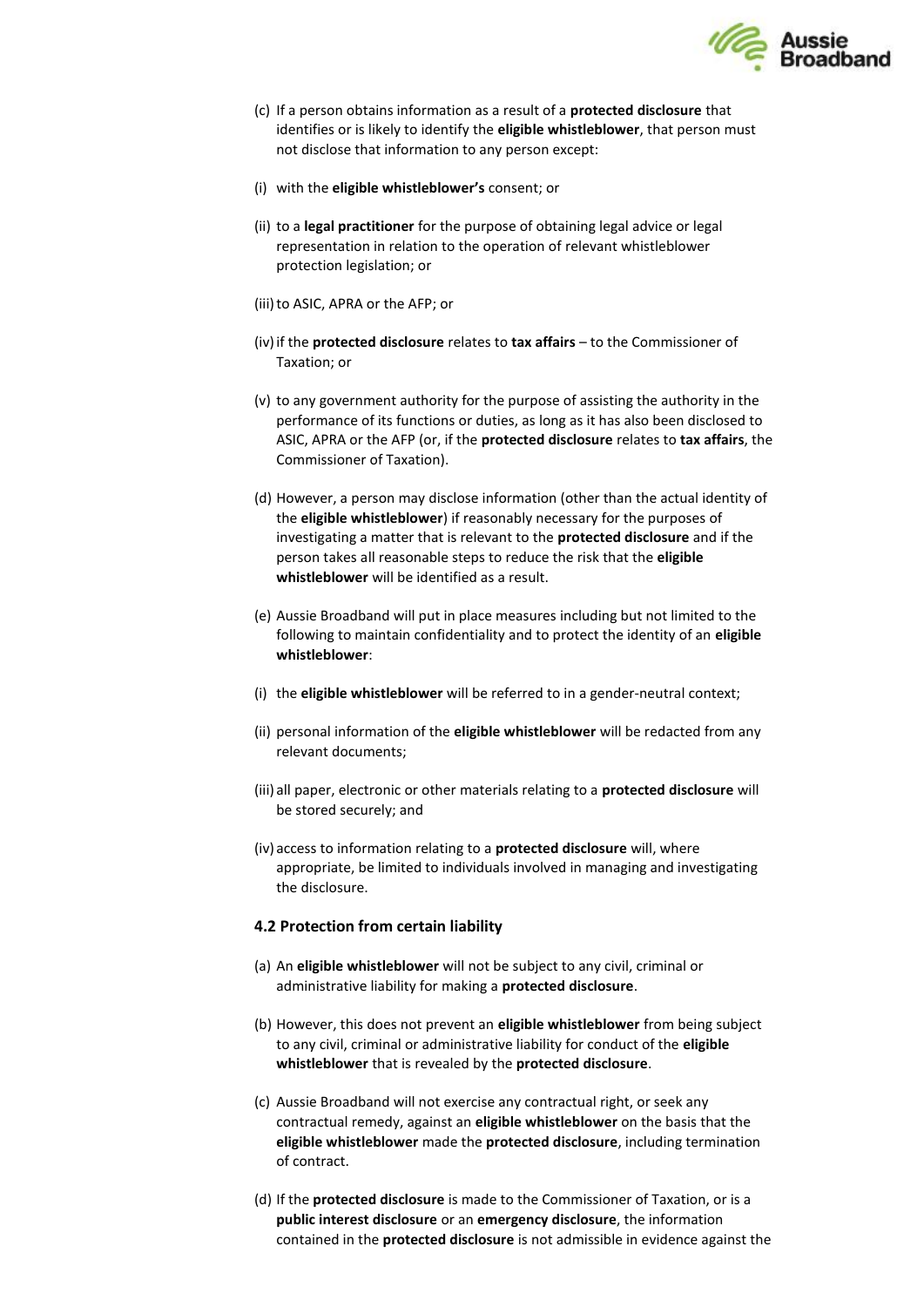

person in criminal proceedings or in proceedings for the imposition of a penalty.

## <span id="page-7-0"></span>**4.3 Protection from detriment**

- (a) An **eligible whistleblower** must not suffer **detriment** or be otherwise disadvantaged in reprisal for making a **protected disclosure**.
- (b) Specifically, no one may cause or threaten to cause **detriment** to another person because they believe or suspect that any person may have made, proposes to make, or could make a **protected disclosure**.
- (c) Aussie Broadband will take all reasonable steps to protect **eligible whistleblowers** who make **protected disclosures** from suffering **detriment** including by:
- (i) ensuring all **senior managers**, **nominated recipients** and **tax employees** are trained to identify and report behaviour that causes **detriment**;
- (ii) ensuring that all employees and officers of Aussie Broadband are made aware of this policy and the right to make a **protected disclosure** without suffering **detriment**; and
- (iii) enabling **eligible whistleblowers** to make a complaint to an **eligible recipient** if they believe they have suffered **detriment**.

### **4.4 Compliance with protections for eligible whistleblowers**

- An employee or officer of Aussie Broadband who fails to comply with clause 4.1(c), 4.3(a) or 4.3(b) may be subject to disciplinary action up to and including termination of employment. Such a person may also be in breach of the law, which may result in:
- (a) Civil liability to pay compensation, damages and/or a penalty; and/or

\_\_\_\_\_\_\_\_\_\_\_\_\_\_\_\_\_\_\_\_\_\_\_\_\_\_\_\_\_\_\_\_\_\_\_\_\_\_\_\_\_\_\_\_\_\_\_\_\_\_\_\_\_\_\_\_\_\_\_\_\_\_\_\_\_\_\_\_

(b) criminal liability to pay penalties and/or a maximum of two years' imprisonment.

| 5.0 Investigation<br>of protected |     |                                                                 |                                                                                                                                                                                            |  |  |
|-----------------------------------|-----|-----------------------------------------------------------------|--------------------------------------------------------------------------------------------------------------------------------------------------------------------------------------------|--|--|
| disclosures                       | 5.1 | Investigation of protected disclosures made to Aussie Broadband |                                                                                                                                                                                            |  |  |
|                                   |     | (a)                                                             | The investigation procedure set out in clause 5.1 applies where an eligible<br>whistleblower discloses a disclosable matter to a senior manager,<br>nominated recipient or a tax employee. |  |  |
|                                   |     | (b)                                                             | In carrying out their obligations under clause 5.1, all persons must ensure<br>they do not breach the confidentiality requirements in clause 4.1(c).                                       |  |  |
|                                   |     | (c)                                                             | As soon as reasonably practicable after the <b>eligible recipient</b> receives a<br><b>disclosable matter, the eligible recipient must:</b>                                                |  |  |
|                                   |     |                                                                 | (i)<br>provide the <b>eligible whistleblower</b> with the protections set out in<br>clause 4 on an interim basis until the investigation in<br>clause $5.1(e)(i)$ is finalised; and        |  |  |
|                                   |     |                                                                 |                                                                                                                                                                                            |  |  |

(ii) ask the **eligible whistleblower** if they consent to the **eligible**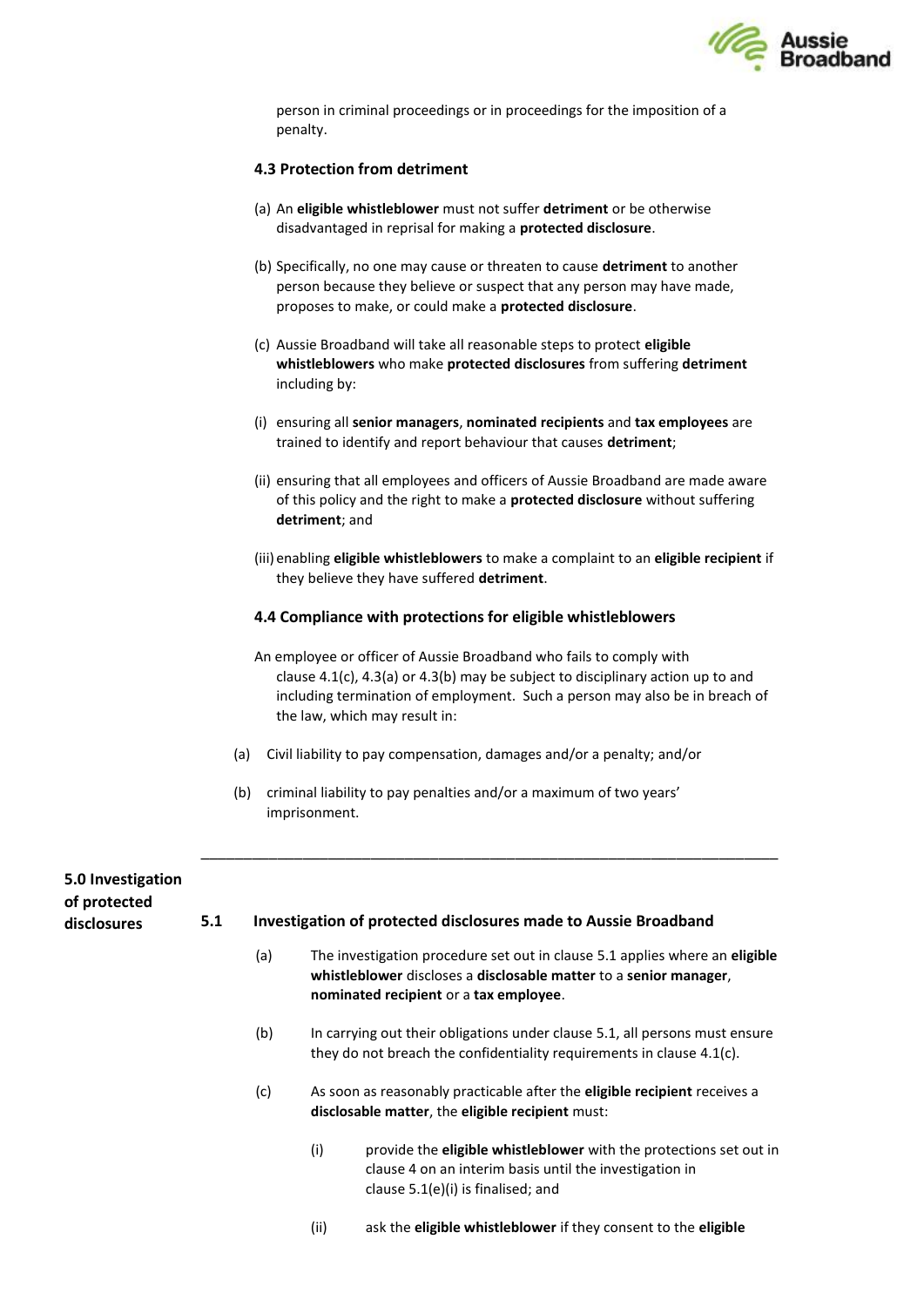

**recipient** disclosing their identity, or information that may identify them, to:

- (A) a **whistleblowing officer**;
- (B) the person(s) investigating the **disclosable matter**; and/or
- (C) any other parties involved in the investigation of the **disclosable matter**, such as witnesses.
- (d) any other parties involved in the investigation of the **disclosable matter**, such as witnesses. Within a reasonable period of receipt of the **disclosable matter**, the **eligible recipient** must inform a **whistleblowing officer** of the nature and substance of the **disclosable matter**. If the **disclosable matter** involves information about a **whistleblowing officer**, the **eligible recipient** is not to inform that individual of the **disclosable matter**. The **eligible recipient** may inform an alternative individual if necessary.
- (e) The individual informed under clause 5.1(d) will take all necessary steps to facilitate an investigation into:
	- (i) whether the **eligible whistleblower** disclosed a **disclosable matter** to an **eligible recipient**; and
	- (ii) if so, whether the **protected disclosure** is substantiated, partly substantiated, or unsubstantiated.
- (f) An investigation under clause 5.1(e):
	- (i) may be undertaken internally or through the engagement of an external investigator. Where appropriate, the investigation may be undertaken under client legal privilege;
	- (ii) will be undertaken with the purpose of gathering all relevant evidence and in accordance with the rules of natural justice; and
	- (iii) will be undertaken in a confidential manner, including compliance with the confidentiality requirements in clause 4.1(c). Information about the **disclosable matter** will only be disclosed where necessary in order for an investigation to proceed effectively.
- (g) Where it is found under clause 5.1(e)(i) that the **eligible whistleblower** disclosed a **disclosable matter** to an **eligible recipient**, then a **protected disclosure** is made out and the **eligible whistleblower** will be afforded the protections in clause 4 on an ongoing basis.
- (h) If a **protected disclosure** is made and it relates to or mentions an employee or officer of Aussie Broadband, Aussie Broadband will ensure the fair treatment of the employee or officer by:
	- (i) to the extent possible given the requirements set out in clause 4.1(c), making the employee or officer aware of the nature of the allegations relating to or mentioning them and updating the employee or officer on the progress of the investigation;
	- (ii) giving the employee or officer an opportunity to respond to the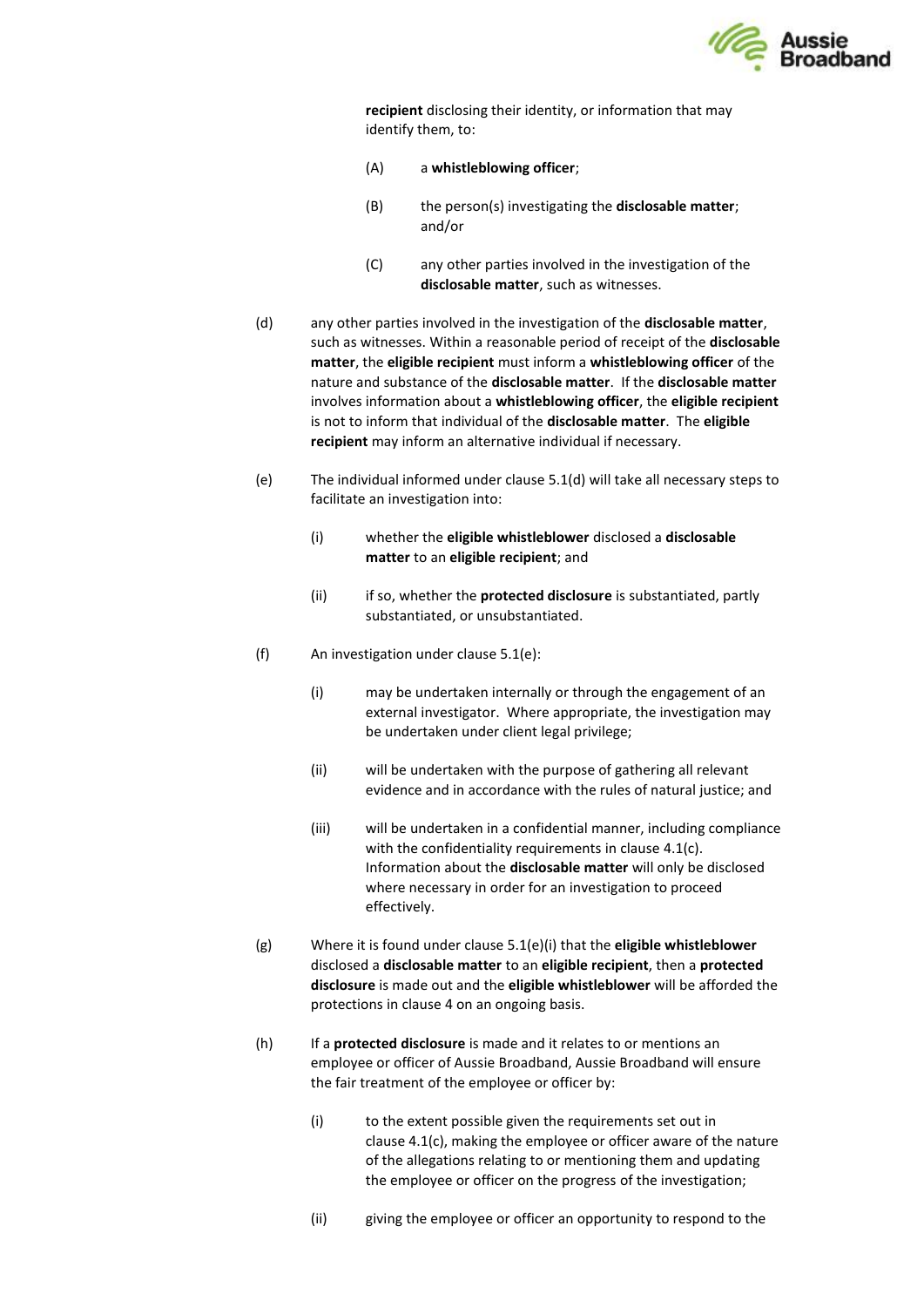

allegations relating to or mentioning them; and

(iii) making the employee or officer aware of EAP services available to them.

## **5.2 Investigation of protected disclosures made to WBS Whistleblower Services**

- <span id="page-9-0"></span>(a) At the time that WBS Whistleblower Services receives a **disclosable matter**, they must ask the **eligible whistleblower** for their consent to disclose the **eligible whistleblower's** identity, and information that may identify them, to:
	- (i) a **whistleblowing officer**; or
	- (ii) the person(s) investigating the **protected disclosure**; or
	- (iii) any other parties involved in the investigation of the **protected disclosure**, such as witnesses.
- <span id="page-9-1"></span>(b) Within a reasonable period of receipt of a **disclosable matter** through WBS, WBS will prepare a report setting out the details of the **disclosable matter** (and the **eligible whistleblower's** consents given in accordance with clause [5.2\(a\),](#page-9-0) if any) and provide this report to a **whistleblowing officer**.
- (c) The individual who receives the report provided in clause [5.2\(b\)](#page-9-1) must then facilitate an investigation using the process set out in clauses 5.1(e) to 5.1(h).

#### **5.3 Keeping eligible whistleblower informed**

- (a) If an **eligible whistleblower** can be contacted, Aussie Broadband will provide them with an update at key stages of the investigation such as when the investigation has commenced, while the investigation is in progress and after the investigation has been finalised. The frequency of those updates will vary depending on the nature of the disclosure and investigation scope.
- (b) An **eligible whistleblower** will be given a summary of the investigation findings, unless Aussie Broadband is of the view that it would not be appropriate, for example, in order to preserve confidentiality.

\_\_\_\_\_\_\_\_\_\_\_\_\_\_\_\_\_\_\_\_\_\_\_\_\_\_\_\_\_\_\_\_\_\_\_\_\_\_\_\_\_\_\_\_\_\_\_\_\_\_\_\_\_\_\_\_\_\_\_\_\_\_\_\_\_\_\_\_

**6.0 Emergency and Public Interest Disclosure** Clause 6 does not apply to **disclosable matters** that relate to **tax affairs**. **6.1 Emergency disclosure** An **eligible whistleblower** may make an **emergency disclosure** to a Member of Parliament or a journalist where: (a) they have already made a **protected disclosure** to ASIC, APRA or a Commonwealth authority; and

(b) they have reasonable grounds to believe that the information disclosed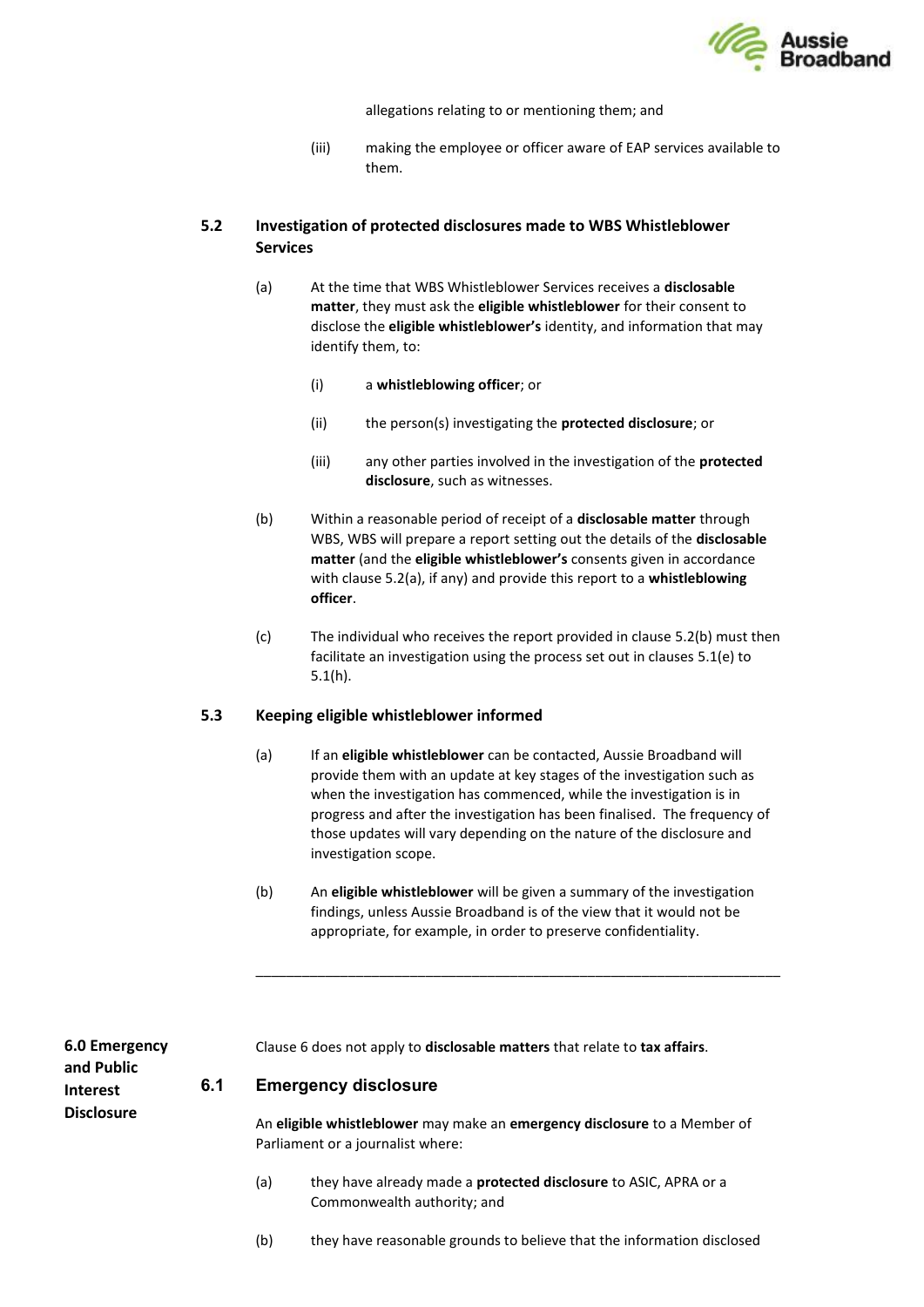

concerns a substantial and imminent danger to the health or safety of either:

- (i) one or more persons; or
- (ii) to the natural environment; and
- (c) they have notified the entity to which they made the **protected disclosure** that they intend to make an **emergency disclosure**; and
- (d) the extent of the information disclosed in the **emergency disclosure** is no greater than necessary to inform the recipient of the substantial and imminent danger.

## <span id="page-10-0"></span>**6.2 Public interest disclosure**

An **eligible whistleblower** may make a **public interest disclosure** to a Member of Parliament or a journalist where:

- (a) they have already made a **protected disclosure** to ASIC, APRA or a Commonwealth authority;
- <span id="page-10-1"></span>(b) at least 90 days have passed since the **protected disclosure**;
- (c) they do not have reasonable grounds to believe that action has been or is being taken to address the matters to which the **protected disclosure** related;
- (d) they have reasonable grounds to believe that making the **public interest disclosure** in accordance with clause [6.2](#page-10-0) would be in the public interest;
- (e) after the period referred to in clause [6.2\(b\),](#page-10-1) they have notified the entity to which they made the **protected disclosure** that they intend to make a **public interest disclosure**; and
- (f) the extent of the information disclosed in the **public interest disclosure** is no greater than necessary to inform the recipient of the **disclosable matters**.

\_\_\_\_\_\_\_\_\_\_\_\_\_\_\_\_\_\_\_\_\_\_\_\_\_\_\_\_\_\_\_\_\_\_\_\_\_\_\_\_\_\_\_\_\_\_\_\_\_\_\_\_\_\_\_\_\_\_\_\_\_\_\_\_\_\_\_\_

**7.0 Malicious Disclosures**

This policy provides employees and officers of Aussie Broadband with an avenue to raise legitimate and serious concerns about **disclosable matters**. It is unacceptable for Aussie Broadband employees and officers to make malicious or false disclosures, or to knowingly provide false or misleading information regarding a disclosure. The making of a malicious or false disclosure or the provision of knowingly false or misleading information may be subject to disciplinary action up to and including termination of employment.

**8.0 For more information contact**

To obtain additional information before making a **protected disclosure**, or for any other queries on this policy, please contact the People & Culture Manager.

\_\_\_\_\_\_\_\_\_\_\_\_\_\_\_\_\_\_\_\_\_\_\_\_\_\_\_\_\_\_\_\_\_\_\_\_\_\_\_\_\_\_\_\_\_\_\_\_\_\_\_\_\_\_\_\_\_\_\_\_\_\_\_\_\_\_

\_\_\_\_\_\_\_\_\_\_\_\_\_\_\_\_\_\_\_\_\_\_\_\_\_\_\_\_\_\_\_\_\_\_\_\_\_\_\_\_\_\_\_\_\_\_\_\_\_\_\_\_\_\_\_\_\_\_\_\_\_\_\_\_\_\_\_